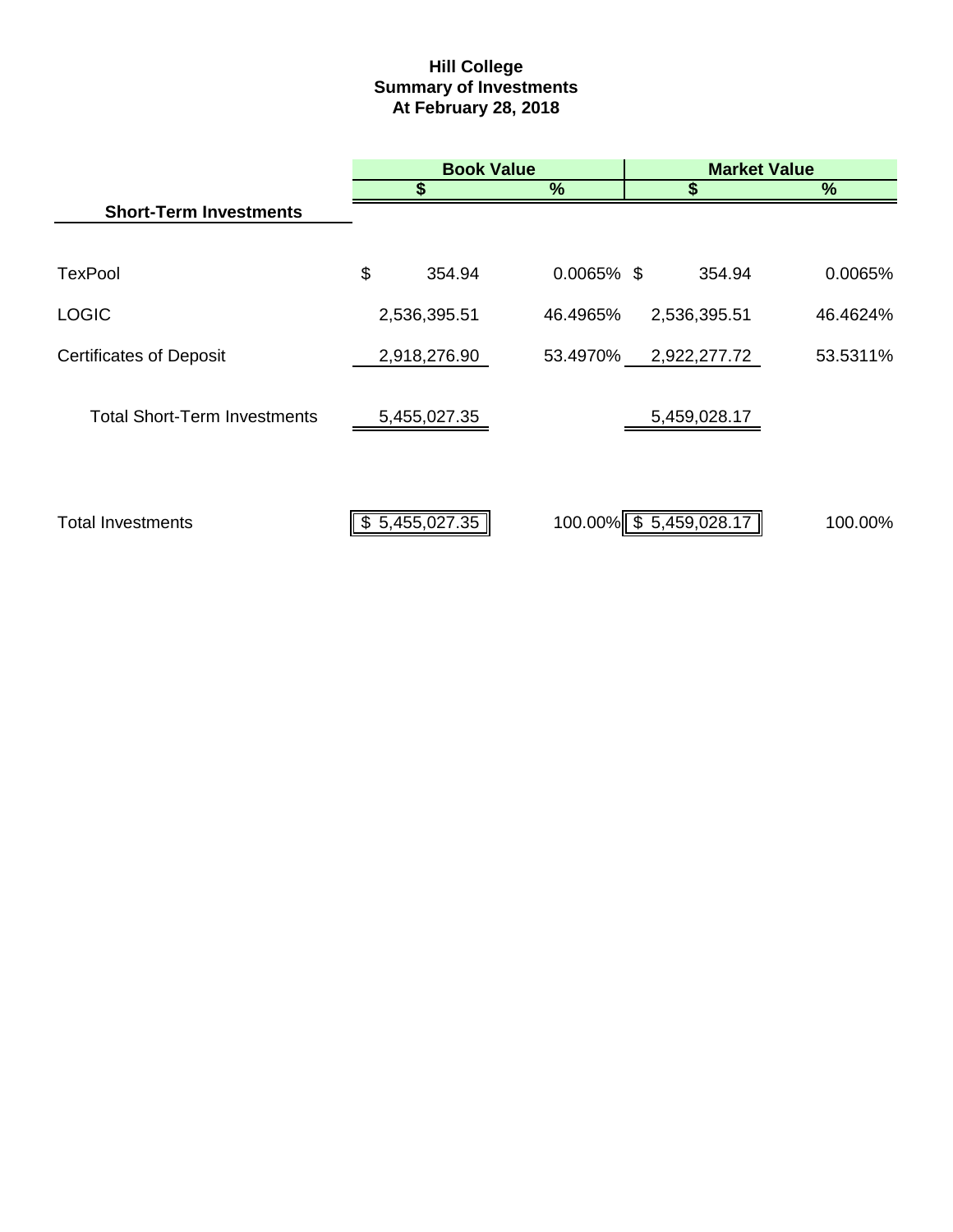# **Hill College Operating Fund Summary of Investments At February 28, 2018**

|                                     | <b>Book Value</b> |          | <b>Market Value</b> |          |
|-------------------------------------|-------------------|----------|---------------------|----------|
|                                     |                   | %        | S                   | $\%$     |
| <b>Short-Term Investments</b>       |                   |          |                     |          |
| <b>TexPool</b>                      | \$<br>301.27      | 0.0064%  | 301.27              | 0.0064%  |
| <b>LOGIC</b>                        | 2,536,294.40      | 53.8687% | 2,536,294.40        | 53.8374% |
| <b>Certificates of Deposit</b>      | 2,171,697.60      | 46.1249% | 2,174,433.51        | 46.1562% |
| <b>Total Short-Term Investments</b> | 4,708,293.27      |          | 4,711,029.18        |          |
| <b>Total Investments</b>            | 4,708,293.27<br>S | 100.00%  | 4,711,029.18        | 100.00%  |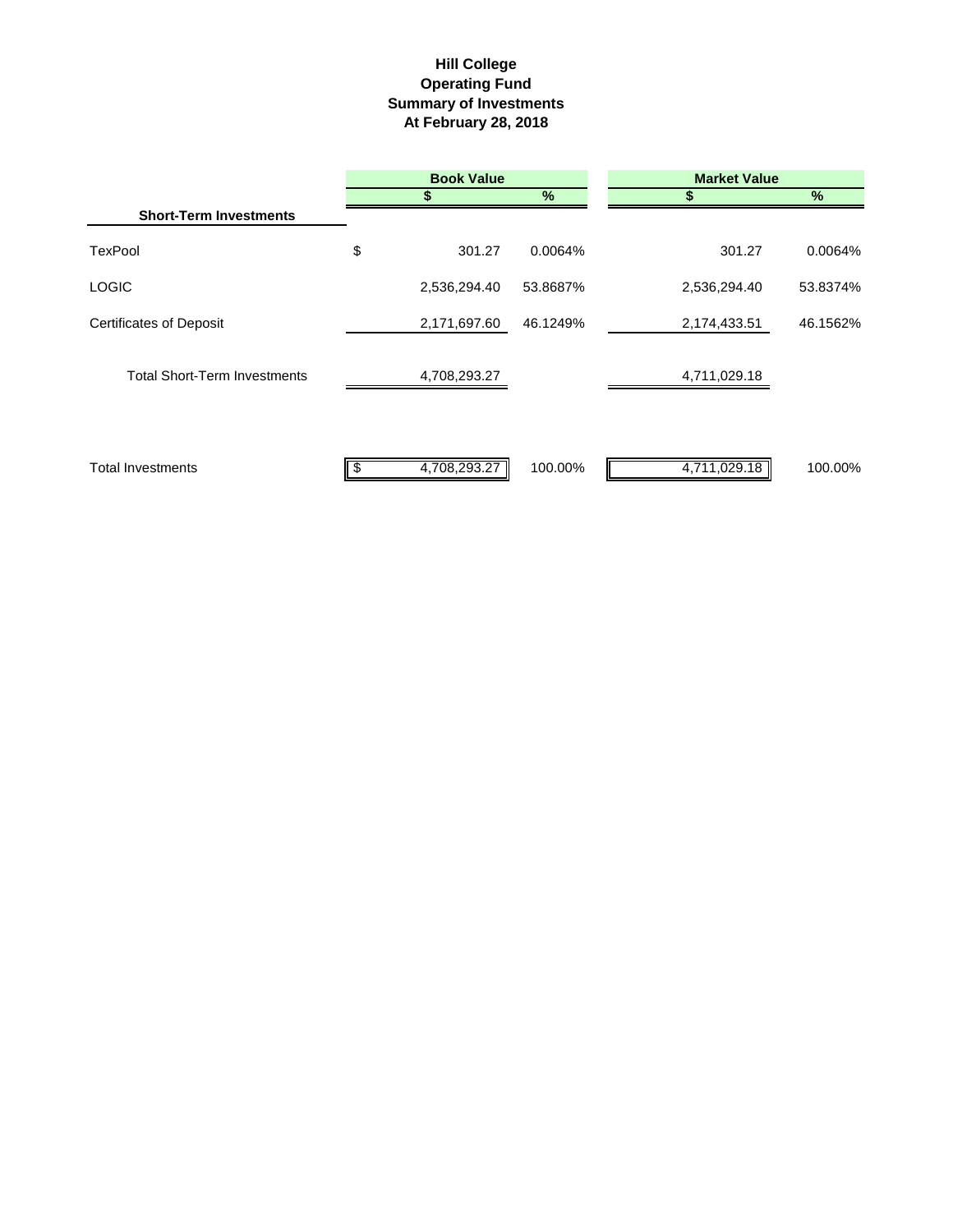## **Summary of Investments At February 28, 2018 Hill College Endowment Fund**

|                                     | <b>Book Value</b> |               | <b>Market Value</b> |           |  |
|-------------------------------------|-------------------|---------------|---------------------|-----------|--|
|                                     |                   | $\frac{9}{6}$ |                     | %         |  |
| <b>Short-Term Investments</b>       |                   |               |                     |           |  |
| TexPool                             | \$<br>52.47       | 100.0000%     | 52.47               | 100.0000% |  |
| <b>LOGIC</b>                        | ۰                 | 0.0000%       |                     | 0.0000%   |  |
| <b>Certificates of Deposit</b>      |                   | 0.0000%       |                     | 0.0000%   |  |
| <b>Total Short-Term Investments</b> | 52.47             |               | 52.47               |           |  |
| <b>Total Investments</b>            | 52.47<br>S        | 100.00%       | 52.47               | 100.00%   |  |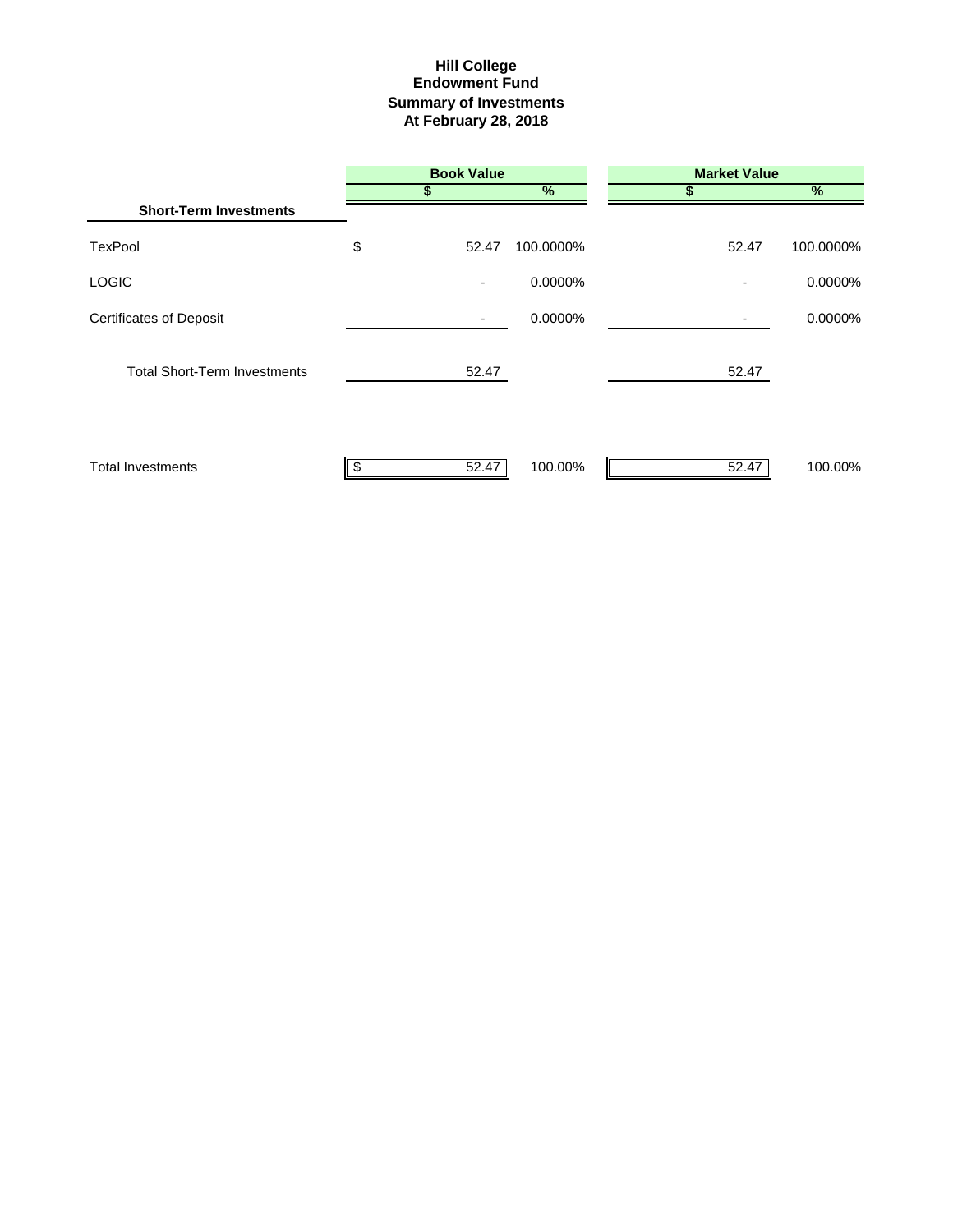#### **Interest and Sinking Fund Summary of Investments At February 28, 2018 Hill College**

|                                     | <b>Book Value</b> |               | <b>Market Value</b> |          |
|-------------------------------------|-------------------|---------------|---------------------|----------|
|                                     |                   | $\frac{9}{6}$ | S                   | %        |
| <b>Short-Term Investments</b>       |                   |               |                     |          |
| <b>TexPool</b>                      | \$<br>1.20        | 51.0638%      | 1.20                | 51.0638% |
| <b>LOGIC</b>                        | 1.15              | 48.9362%      | 1.15                | 48.9362% |
| <b>Certificates of Deposit</b>      | ٠                 | 0.0000%       |                     | 0.0000%  |
| <b>Total Short-Term Investments</b> | 2.35              |               | 2.35                |          |
| <b>Total Investments</b>            | 2.35              | 100.00%       | 2.35                | 100.00%  |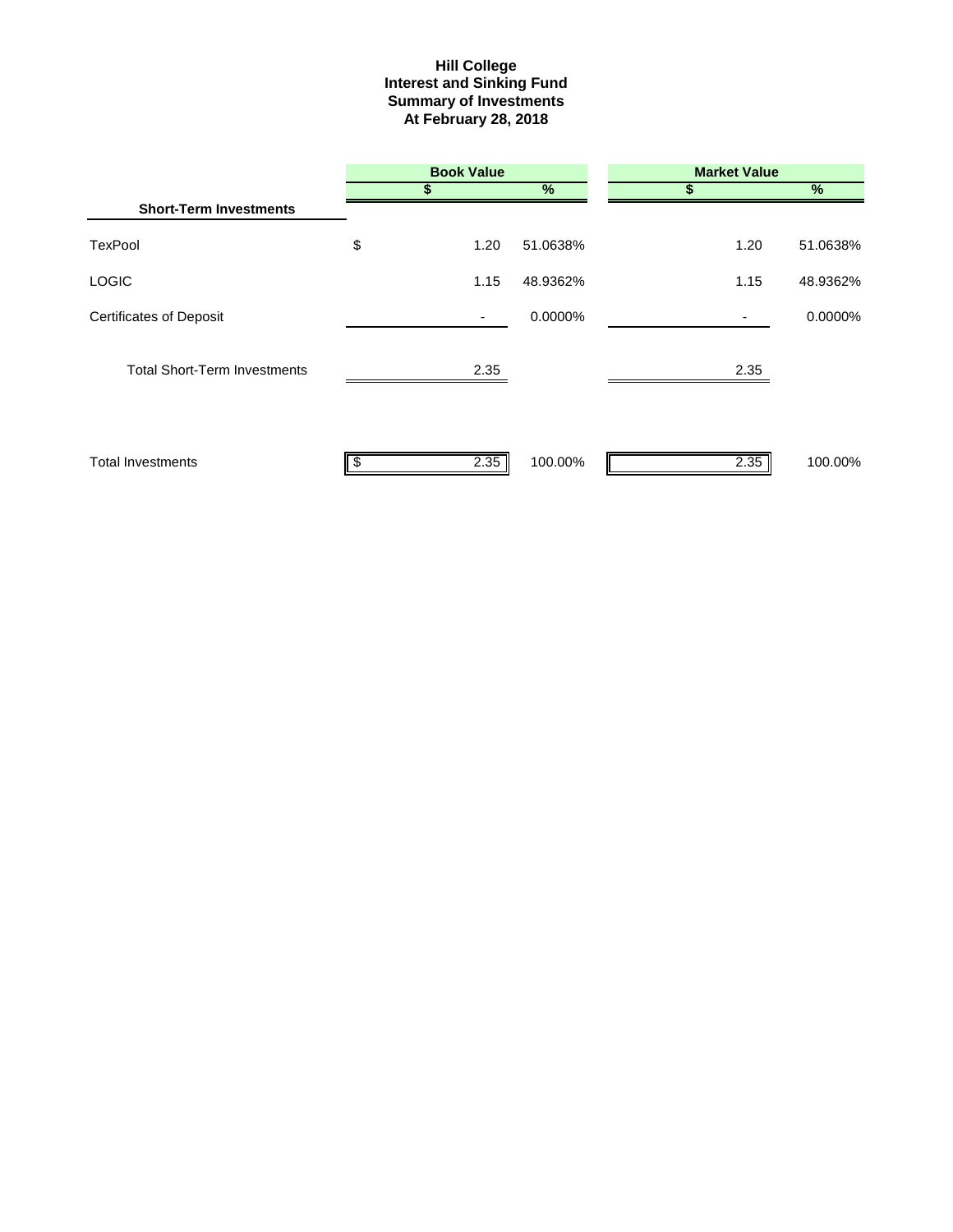#### **Summary of Investments At February 28, 2018 Special Revenue Fund Hill College**

|                                     | <b>Book Value</b> |          | <b>Market Value</b> |               |
|-------------------------------------|-------------------|----------|---------------------|---------------|
|                                     |                   | $\%$     | \$                  | $\frac{9}{6}$ |
| <b>Short-Term Investments</b>       |                   |          |                     |               |
| <b>TexPool</b>                      | \$<br>۰           | 0.0000%  |                     | 0.0000%       |
| <b>LOGIC</b>                        | 99.96             | 0.0134%  | 99.96               | 0.0134%       |
| <b>Certificates of Deposit</b>      | 746,579.30        | 99.9866% | 747,844.21          | 99.9866%      |
| <b>Total Short-term Investments</b> | 746,679.26        |          | 747,944.17          |               |
| <b>Total Investments</b>            | 746,679.26        | 100.00%  | 747,944.17          | 100.00%       |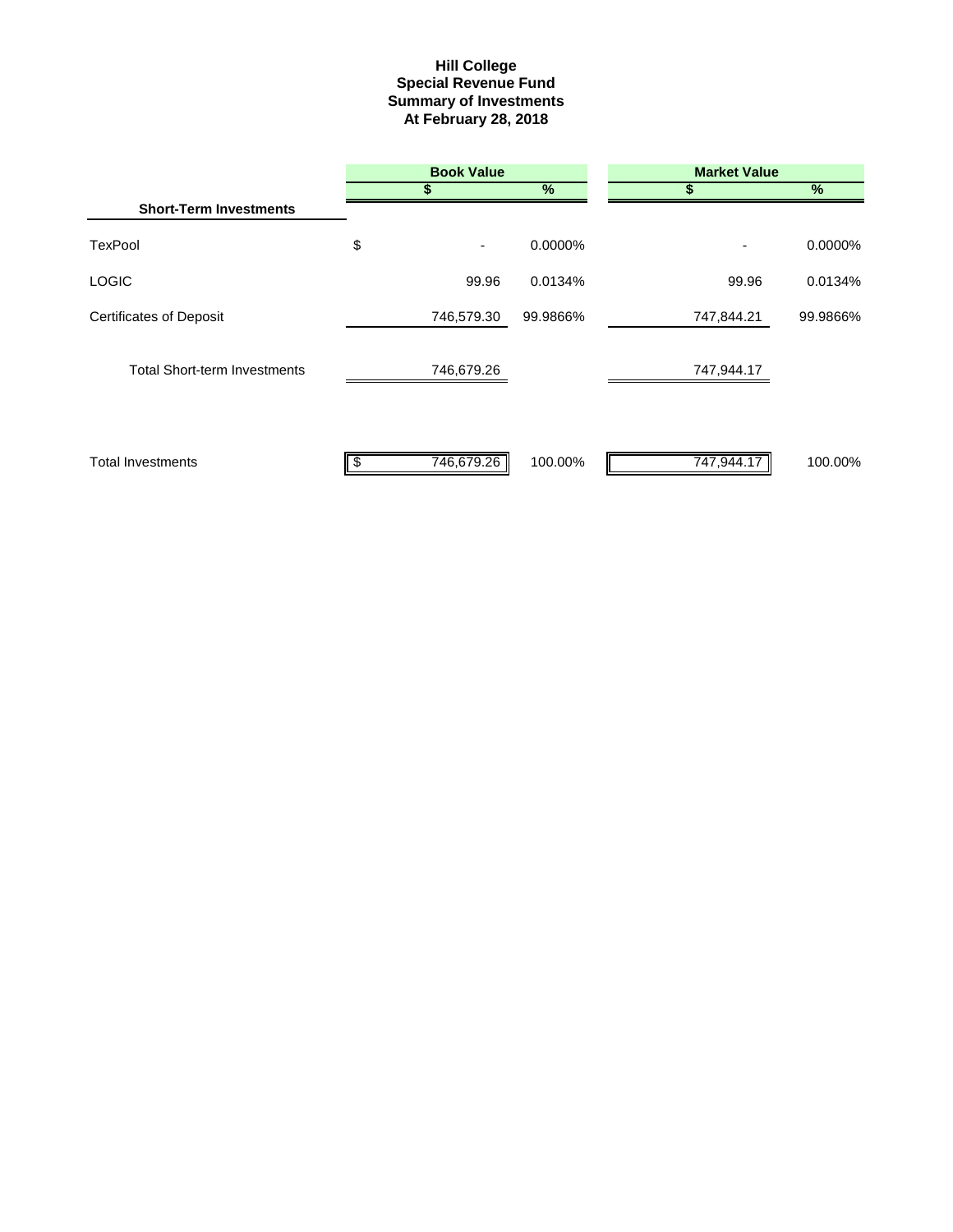# **Hill College Operating Fund Statement of Changes in Investment Assets Quarter Ended February 28, 2018**

|                                                       | <b>Book Value</b> |                 |  | <b>Market Value</b> |
|-------------------------------------------------------|-------------------|-----------------|--|---------------------|
| <b>Beginning Investment Assets - 11/30/17</b>         | \$                | 4,694,720.76 \$ |  | 4,696,657.40        |
| Receipts\Contributions                                |                   |                 |  |                     |
| Investment Income                                     |                   | 13,572.51       |  | 11,635.87           |
| Accrued Interest Income                               |                   |                 |  | 2,735.91            |
| <b>Distribution</b>                                   |                   |                 |  |                     |
| Net Realized Gains (Losses)                           |                   |                 |  |                     |
| Changes in Net Unrealized Appreciation/(Depreciation) |                   |                 |  |                     |
| <b>Ending Investment Assets - 2/28/18</b>             |                   | 4,708,293.27    |  | 4.711.029.18        |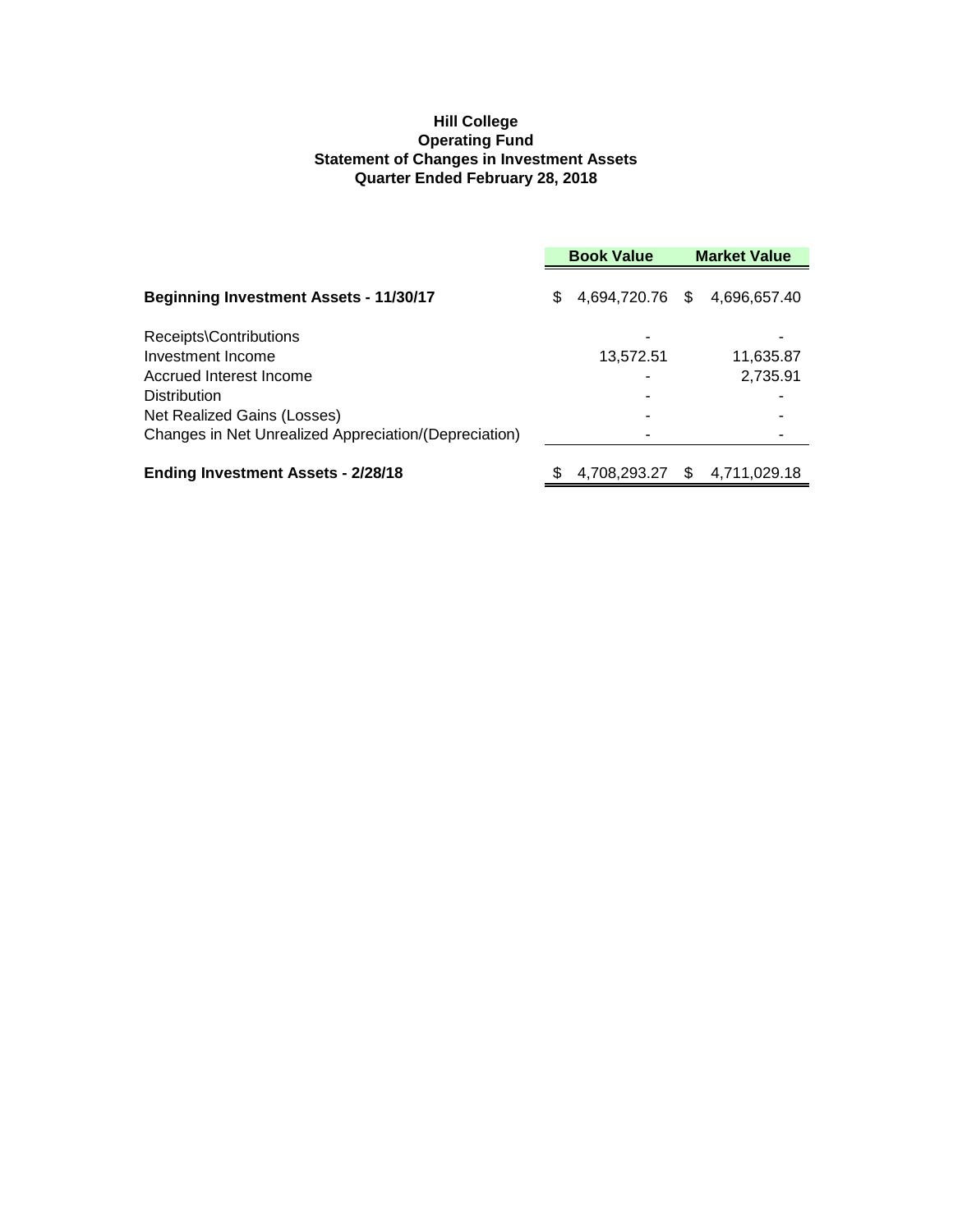# **Hill College Endowment Fund Statement of Changes in Investment Assets Quarter Ended February 28, 2018**

|                                                       | <b>Book Value</b> |     | <b>Market Value</b> |
|-------------------------------------------------------|-------------------|-----|---------------------|
| <b>Beginning Investment Assets - 11/30/17</b>         | \$<br>52.47       | \$. | 52.47               |
| Receipts\Contributions                                |                   |     |                     |
| Investment Income                                     |                   |     |                     |
| Accrued Interest Income                               |                   |     |                     |
| <b>Distribution</b>                                   |                   |     |                     |
| Net Realized Gains (Losses)                           |                   |     |                     |
| Changes in Net Unrealized Appreciation/(Depreciation) |                   |     |                     |
| <b>Ending Investment Assets - 2/28/18</b>             | \$<br>52.47       |     | 52.47               |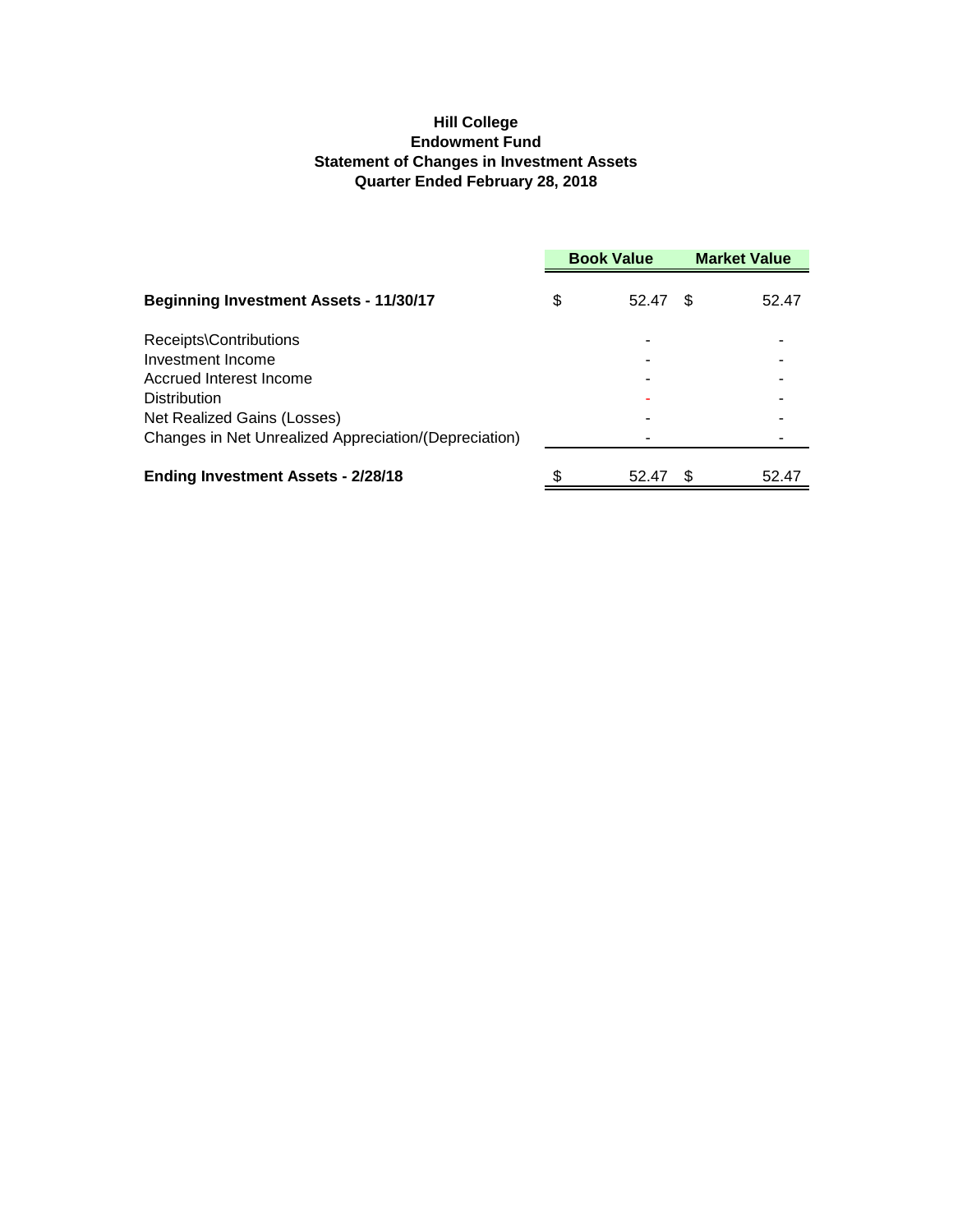# **Hill College Interest & Sinking Fund Statement of Changes in Investment Assets Quarter Ended February 28, 2018**

|                                                       | <b>Book Value</b> |      | <b>Market Value</b> |      |
|-------------------------------------------------------|-------------------|------|---------------------|------|
| <b>Beginning Investment Assets - 11/30/17</b>         | \$                | 2.35 | - \$                | 2.35 |
| Receipts\Contributions                                |                   |      |                     |      |
| Investment Income                                     |                   |      |                     |      |
| Accrued Interest Income                               |                   |      |                     |      |
| <b>Distribution</b>                                   |                   |      |                     |      |
| Net Realized Gains (Losses)                           |                   |      |                     |      |
| Changes in Net Unrealized Appreciation/(Depreciation) |                   |      |                     |      |
| <b>Ending Investment Assets - 2/28/18</b>             | \$                | 2.35 | \$.                 | 2.35 |